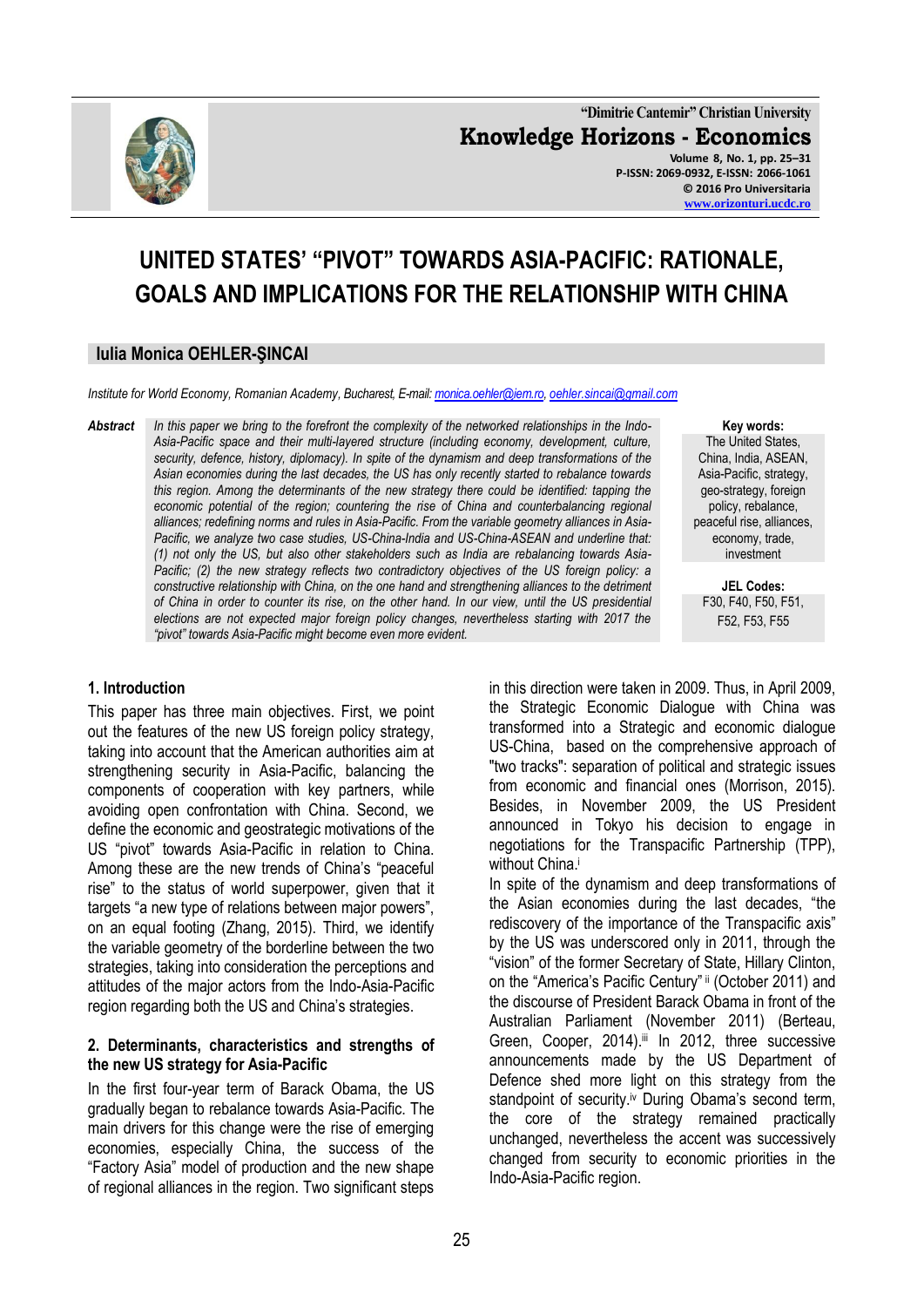The new strategy took shape gradually and was called in literature "pivot", "rebalancing", "reorientation" towards Asia-Pacific or the US "rediscovery of the importance of the Transpacific Axis". This is considered the latest stage of the "process of strategic adjustment" of the US, which includes: (1) the "Open Door" policy, to safeguard the American interests in China (in the aftermath of the Wars of Opium until the proclamation of the People's Republic China in 1949) and in Asia-Pacific (after the Spanish-American war from 1898, which offered the US access to territories such as the Philippines, Guam etc.); (2) anti -communist stance; (3) efforts to preserve the attributes of the American hegemony, confronted with unprecedented global power transition from West to East (Gray, 2009, Tow, Stuart, 2015). Among the *determinants* of the new strategy there are: preparations for the end of military operations in Iraq and Afghanistan, which provides the opportunity for a reorientation of foreign policy priorities; tapping the economic potential of the region; countering the rise of China and counterbalancing regional alliances; redefining norms and rules in the Asia-Pacific (with focus on freedom of trade and navigation, settlement of disputes by peaceful means and security) (Manyin, 2012).

The *strengths* of the new US foreign policy towards Asia-Pacific reside in:

• Reinforcing the regional traditional alliances (with Australia, Japan, South Korea);

• Strengthening partnerships with other countries from the Indo-Asia-Pacific region (such as India, Association of Southeast Asian Nations  $-$  ASEAN $v$  –);

 Participating in multilateral regional mechanisms (ASEAN, ASEAN Regional Forum, the East Asia Summit, the Pacific Islands Forum, the Initiative for Lower Mekong – involving Cambodia, Laos, Myanmar, Thailand and Vietnam –);

• Boosting trade and investment flows through existing free trade agreements (in relation with South Korea, Singapore) or new agreements (TPP) (Kang, 2012).

To the above mentioned elements, some authors add the following: a constructive relationship with China, increasing the US military presence in Asia-Pacific and efforts to advance the American values (Berteau, Green, Cooper, 2014). As the US strategic partnerships are multi-faceted (including diplomacy, economy, development, culture, security, defence, history), the rebalancing towards Asia-Pacific takes into account many variables. The main *principle* applied by the US as regards its alliances is to offer a set of advantages – economic, political, military, related to security -,vi which contrasts to the Chinese strategy, mainly focused on economic advantages (with one notable exception: the "all-weather" Strategic Partnership Agreement with Pakistan since April 2015). In the literature there are emphasized three *pre-conditions* or axioms for the success of the "pivot" to Asia-Pacific strategy: health of the US economy and finances; support from the regional allies (depending on how the new strategy serves the interests of the major stakeholders and as long as the players are not forced to choose between the United States and China); aptitude to avoid an open conflict with China (Tow, Stuart, 2015).

#### **3. China, one of the main determinants of the US rebalancing**

### *3.1. China and other Asian partners' perception regarding US reorienting towards Asia-Pacific*

The US cannot increase its presence and influence in the region without the support of its allies (Tow, Stuart, 2015). Consequently, the new US strategy subsumes all its relations with key players. Each of these relationships has its own characteristics, given the historical realities, the economic situation and objectives but also the foreign policy priorities of the partners.

Recent studies analyze the *perception* of Asia-Pacific economies with regard to the US rebalancing strategy towards this region and identify *six categories*, from strong supporters to strong opponents (Figure 1). This structure is explained both by geopolitical determinants, but especially economic ones, given the central role played by China in "Factory Asia" through trade and investment flows. Apart from the US, Japan, Taiwan and North Korea, all the other countries listed in Figure 1 are prospective founding members of the Asian Infrastructure Investment Bank, launched by China in 2015 in order to "to promote interconnectivity and economic integration in the region" and "cooperate with existing multilateral development banks".

| <b>Strong</b><br>supporters<br>Australia           |                     | <b>Supporters</b><br>New Zealand    |  | Cautious<br>supporters<br>India<br>Indonesia<br>Malaysia<br>Thailand |
|----------------------------------------------------|---------------------|-------------------------------------|--|----------------------------------------------------------------------|
| Japan<br>Philippines<br>South Korea                | Singapore<br>Taiwan |                                     |  |                                                                      |
| <b>Cautious</b>                                    |                     |                                     |  | Vietnam                                                              |
| observers<br>Brunei<br>Cambodia<br>Laos<br>Myanmar |                     | <b>Opponents</b><br>China<br>Russia |  | <b>Strong</b><br>opponents<br>North Korea                            |
|                                                    |                     |                                     |  |                                                                      |

| Source: Berteau, Green, Cooper (2014), p. 20. |  |  |
|-----------------------------------------------|--|--|
|                                               |  |  |

| Figure 1. Regional perception towards the new US |
|--------------------------------------------------|
| strategy                                         |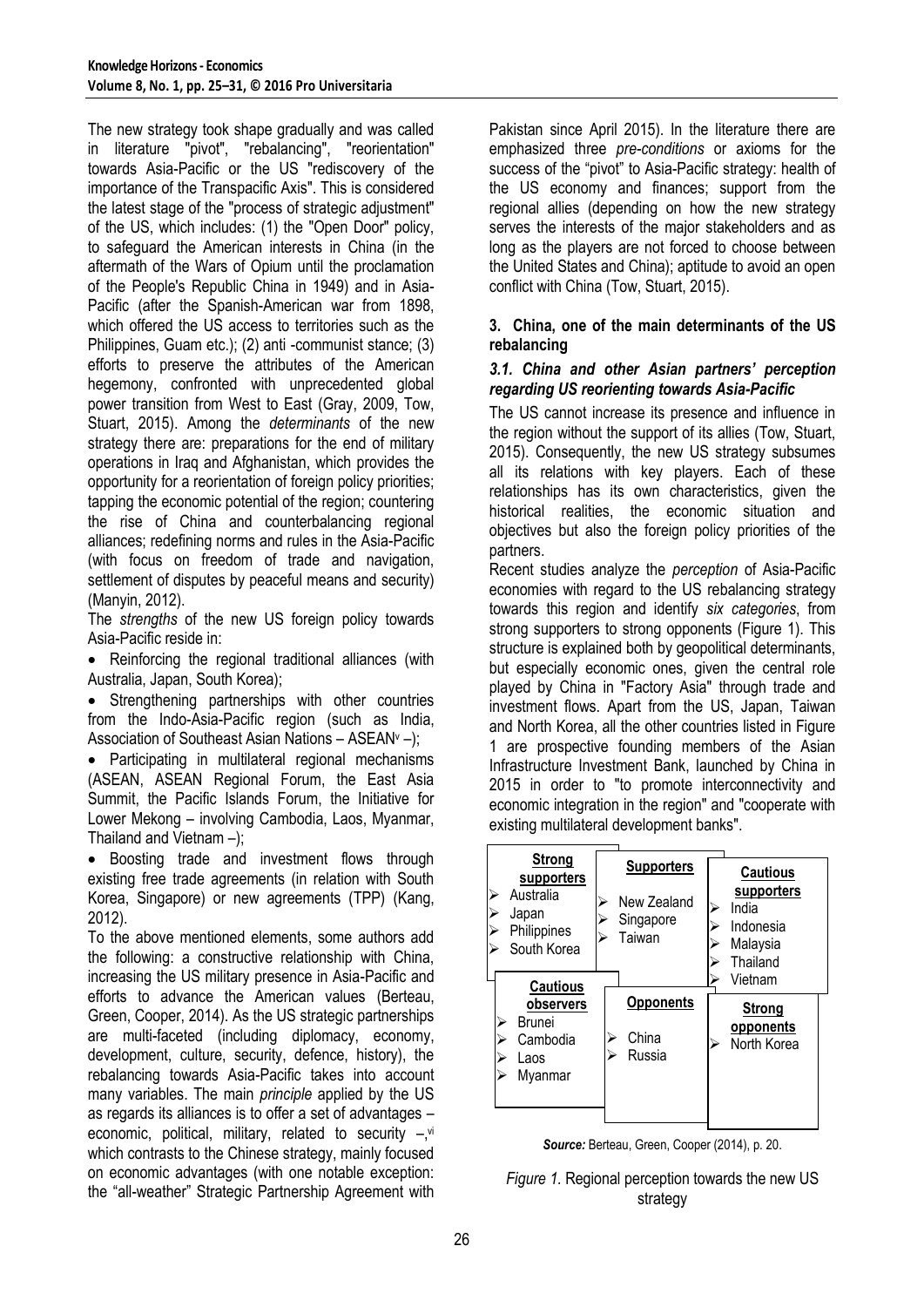# **3.2. Economic perspective**

China's expanding influence at regional and global levels is evident. Diplomacy of free trade and investment (since "2000), Diplomacy of strategic partnerships (since 2003)<sup>vii</sup>, Diplomacy of currency swap agreements (since 2008), viii Diplomacy of high-<br>speed railways (since 2009). successfully speed railways (since 2009), successfully complemented by the Silk Road Diplomacy (since 2013) are only several examples which confirm our assertion.

China announced in 2013 the initiative to create the Asian Infrastructure Investment Bank (with a capital of USD 100 billion), project that took shape in 2015. Also in 2013 was released the draft for establishing the New Development Bank involving Brazil, Russia, India, China and South Africa (BRICS) (USD 50 billion in the first stage), backed by the Contingent Reserve Arrangement (USD 100 billion). In December 2014, China launched the Silk Road Fund (USD 40 billion).

On its way to the position of global innovator and high technology producer, together with rising salaries and increasing competition, China will relocate more and more production facilities in neighboring countries where cost of production is lower. This requires a proper infrastructure not only for the production process but also for the transport of goods to consumers, consequently one reason for China's participation in the financial institutions mentioned is the financing of infrastructure in Asia in the context of relocation of many manufacturing capabilities from the "World Manufacturer" towards the neighboring countries (Oehler-Şincai, 2015).

On the other hand, the internationalization of the national currency (Renminbi, RMB or Yuan) is rapidly advancing. In 2015, the RMB became the fourth most commonly used currency in international payments, outpacing the Japanese Yen. Also in 2015, the Yuan was accepted by the International Monetary Fund (IMF) as a currency belonging to the special drawing rights basket, along with the US dollar, Euro, Yen and Pound sterling, beginning from October 1, 2016.

In terms of GDP (at purchasing power parity), China overtook the US in 2014 and in terms of GDP at current prices, it is rapidly approaching its main rival (Figure 2). During 2000-2014, China alone contributed 22% to the global gross product growth and 14% to the increase in exports of goods and services worldwide<sup>ix</sup> (ECLAC, 2015, p. 61).



Notes: Estimates for 2015, prognoses for 2016-2021. *Source:* Own representation based on IMF (2016).

### *Figure 2.* GDP at market prices for the four major economies, US, EU, China and Japan during 1980- 2021 (billion USD)

In 2015, China surpassed the EU group of countries regarding the value of exports of goods worldwide (Figure 3). For the most countries, China represents the first, the second or the third largest trading partner (along with the EU and US) (Oehler-Şincai, 2015). For example, as indicated in Figure 4, China is the main trading partner for Australia, New Zealand, South Korea, North Korea, Japan, the group of ASEAN countries (for six of them, it is the main trading partner, for the Philippines, Cambodia and Laos, the second and for Brunei the third).



*Figure 3.* Shares of the EU, US and China in the world trade, 2003-2015 (%)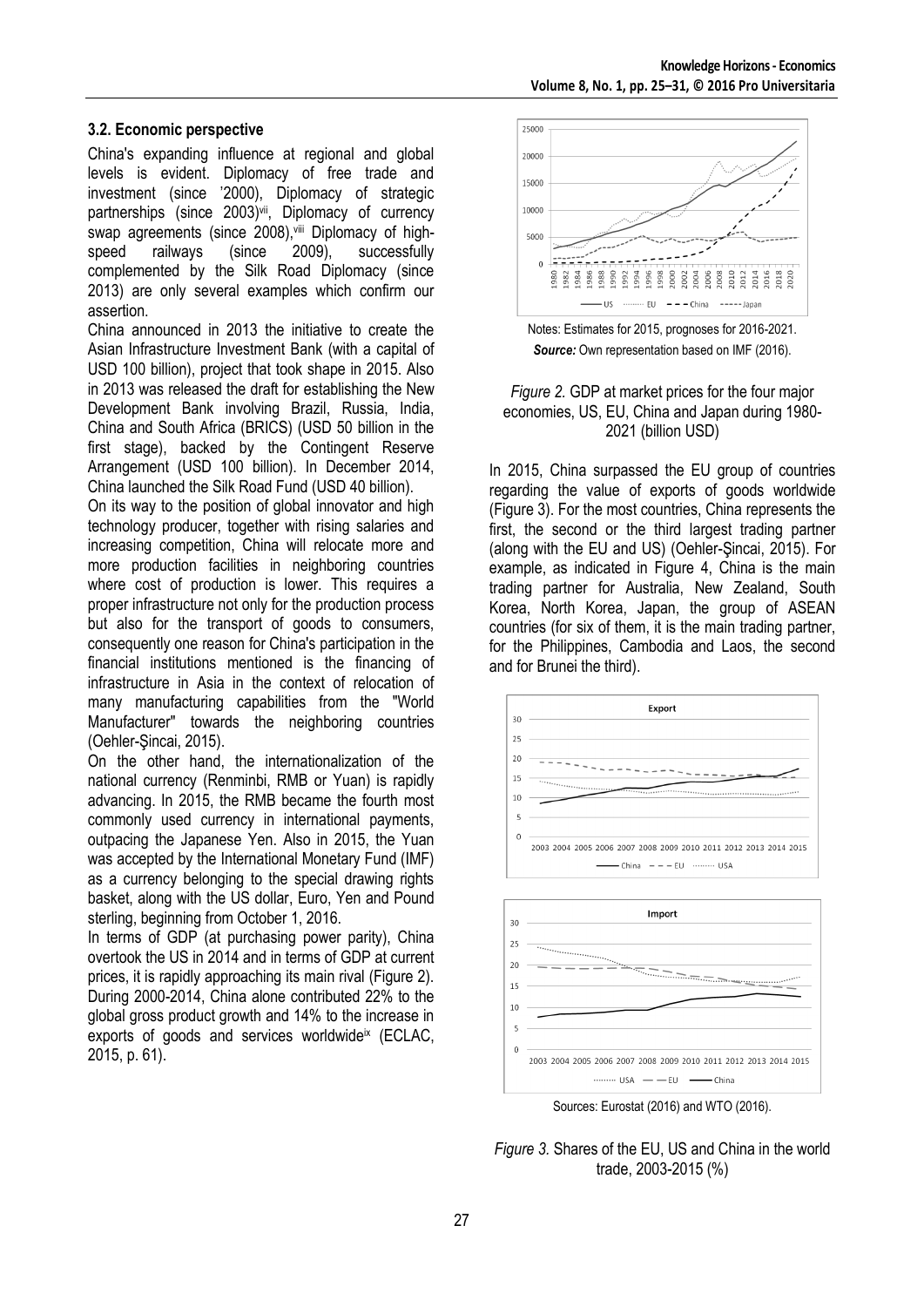

Notes: The most recent data are for 2014. Russia's trade was concentrated in relation with the EU (48%). As regards India"s trade flows, these were also concentrated in the EU, but the difference between the shares of the EU and China was only 4 percentage points.

Source: Own representation based on DG Trade (2016).

*Figure 4.* Place occupied by China in the hierarchy of the main trade partners of eight selected economies, according to the shares in total trade (%)

Although in terms of foreign direct investment (FDI), the US, EU and Japan have much higher shares than China in the FDI received by the Asian countries, the latter gained ground in recent years.

In 2009, China launched another strategy of "go out", to invest in rail infrastructure, through the financing and implementation of projects abroad. These projects aim to connect Asia to Europe, countries of Central Asia and Indochina. Currently, China is negotiating over 20 contracts to build high-speed railways. It is worth mentioning that the value of contracts concluded in 2014 exceeded USD 100 billion (Chan, 2016).

# *3.3. Geostrategic perspective*

The role played by China in shaping the new world economic order is backed by its active participation in international organizations such as United Nations, G20, BRICS, SCO, but also by the solid alliance with Russia, as demonstrated by the junction of two large projects, Eurasian economic Union and the New Silk Road in 2015. The multiple components of the Chinese diplomacy reflect that the strongest Asian economic power is becoming more assertive. On this basis, the period after 2012 is considered one of the most active with respect to its foreign policy. In the literature this is coined "the peaceful rise 2.0", as it seeks a new type of relations between major powers on an equal footing (Zhang, 2015).

Nevertheless, according to some economists (Ross, 2013), the US focus on Asia-Pacific region is motivated by the intention to prevent China to accede to the position of "regional hegemon". The following case studies will shed some light on the US" initiatives in this regard.

# *Triangle US-China-India*

One of the favorite stratagems used by the US in order to achieve the objective of "moderating China"s rise" is "divide et impera", wherever it is spotted fertile ground. Let us take as an example the Indo-Chinese bilateral relationship, marked by ups and downs. Referring to the Indo-Chinese relations, Bajpai *et al.* (2016) state that *they are characterized mainly by rivalry, not cooperation, though China and India have managed to avoid hostilities diplomatically and have not carried any war since 1962*. As a matter of fact, the borders dispute between the two is seen as "the seed of discord" sown in Indo-Chinese relationship by another third party, namely the British Empire (Wang, 2011). China and India are strategic partners since 2005, but recent studies show that for India, the order of importance of these partnerships is as follows: Russia, the US, France, UK, Germany and Japan at the expense of China (FNSR, 2011).

Since taking office as prime minister of *India* in May 2014, Narendra Modi opted for *three main objectives of foreign policy*: increasing security, extending India"s sphere of influence regionally (strategy called "Neighborhood first") and also internationally and supporting a robust economic growth (Pal, 2016). This reflects the transition from Look East policy<sup>x</sup> to Act East, $x_i$  mainly targeting India's sphere of influence expansion.

Although China and India have complementary economies, and the cooperation potential is significant, however the tensions associated to the reconfiguration of the balance of power, both regionally and globally, have a negative impact on the Indo-Chinese relations.

This is due, on the one hand, to China's economic rise and its assertive attitude, and on the other hand, to offers received by India from the US to cooperate in various fields (military, defense, technology), equivalent to counteracting China"s influence in Asia-Pacific. It should be stressed that India has become the main purchaser of weapons and defense equipment worldwide in the period 2010-2014, the US being the main supplier (40% of the Indian defense market), followed by Russia (30%), France (14%) and Israel (4%) (Bishoyi, 2015).

Joint US-India initiatives, such as "Common strategic vision for the Asia-Pacific and the Indian Ocean" (January 2015), Strategic and Trade Dialogue (September 2015) and the Initiative for technology and trade in the field of defense (DTTI) (2012) underline that *Modi government's policy, "Act East" increasingly converge with the US strategy of "rebalancing" towards Asia-Pacific* (CSIS, 2016, Bishoyi, 2015).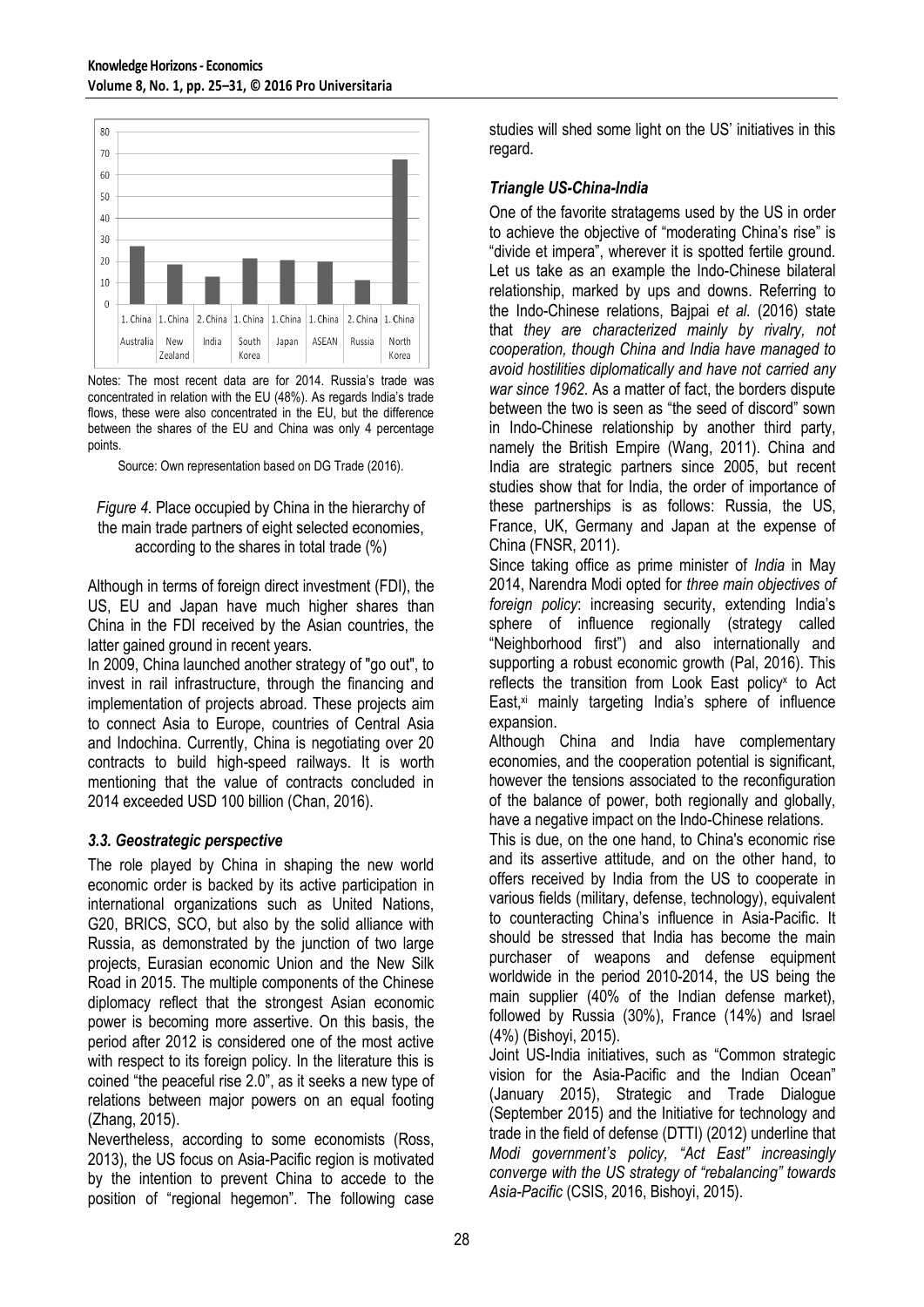While India is becoming a naval force in the Indian Ocean and South China Sea, key areas for China"s trade (including energy import), China expands in its turn the presence in the Indian Ocean in order to avoid the situation that the US and its allies might block its energy supplies through the Strait of Malacca. That is the main reason why the China-Pakistan economic corridor and also their strategic partnership are so significant. China actively invests in areas of strategic interest (Myanmar - islands Kyaukpyu, a "Singapore miniature" -, Sri Lanka - Colombo, Hambantota, Galle, Matara -, Maldives, Pakistan, Mauritius, Seychelles, Djibouti) and is strengthening its naval and military presence (Dumitrescu, Moagăr - Poladian, 2016). Thus, *China addresses the "Malacca dilemma" through the "string of pearls" strategy that becomes part of the project "One Belt, One Road".*

# *US-China-ASEAN*

Another stratagem used by the US is building coalitions of countries against China. Currently, China and several ASEAN members plus Taiwan have territorial disputes over a series of islands in the South China Sea: Paracel with Vietnam and Spratly with: Brunei, Malaysia, the Philippines, Taiwan and Vietnam. China but also Vietnam, Malaysia, the Philippines and Taiwan have initiated the expansion of islands (and atolls, shoals, coral islands)<sup>xii</sup> nonetheless the pace and scale of constructions undertaken by China remains unmatched (Mearsheimer 2014). South China Sea is important from many standpoints, one of them being China's possibility to restrict the freedom of movement in the region in the event of a conflict (Rosenfeld, 2016).

Regional tensions have become more pronounced recently, especially after the US intervened in the conflict by supporting multilateral dispute settlement through negotiations. Moreover, in November 2015, ASEAN became a strategic partner of the US. In the Joint Declaration on ASEAN - US strategic partnership were included mentions regarding: regional security, freedom of navigation in the South China Sea, resolution of disputes by peaceful means, according to the Declaration of the Conduct of Parties in the South China Sea (DOC) etc. Thus, for these countries, the US emerge as a *guarantor of security* in a region dominated by disputes involving China.

Beyond the resources they offer, the islands present a geostrategic intrinsic value, as they can host military bases. In their turn, the Chinese military experts consider certain chains of islands as barriers imposed by the US to limit China's ability to become a real military power. The US presence in Guam, the Philippines, Okinawa, Singapore, and also in the Indian Ocean (on the island of Diego Garcia), for instance, is

regarded as reminiscent of the Cold War thinking, designed to restrict China's area of influence. They also facilitate the US response, for example by the possibility of blocking Taiwan Straits. But chains of islands can be seen from the perspective of China's capacity to launch military operations, too. The literature discusses about a first chain of islands - Japan, South Korea, Taiwan, the Philippines and Sunda Islands - and about a second chain - consisting of islands like Mariana, Guam, Palau (Erickson, Wuthnow, 2016 Green Hicks, Cancian *et al.*, 2016). We appreciate that in the next 10-15 years, the reconfiguration of spheres of influence in Asia-Pacific will be assessed in the light of China's ability to expand its presence towards the second chain of islands, or, on the contrary, the US" movement towards the first chain of islands, closer to China.

# **4. Conclusions and directions for further research**

In this paper we defined, *on the one hand*, the US "pivot" towards Asia-Pacific, focused on: tapping the economic potential of the region; counterbalancing regional alliances; redefining norms and rules. *On the other hand*, we underscored China's expanding influence at regional and global levels by means of various diplomacy instruments such as: Diplomacy of free trade and investment (since "2000), Diplomacy of strategic partnerships (since 2003), Diplomacy of currency swap agreements and Yuan internationalization (since 2008), Diplomacy of highspeed railways (since 2009), successfully complemented by the Silk Road and Financial Diplomacy (since 2013).

We argued that China's "peaceful rise 2.0", equivalent to building a new type of relations between major powers on an equal footing is the main determinant of the US" rebalancing strategy.

The new strategy of rebalancing towards Asia-Pacific reflects *two contradictory objectives* of the US foreign policy: a constructive relationship with China, on the one hand and strengthening alliances to the detriment of China in order to counter its rise, on the other hand.

In our view, until the US presidential elections are not expected major foreign policy changes, nevertheless starting with 2017 the "pivot" towards Asia-Pacific might become even more evident.

From the *variable geometry alliances* in Asia-Pacific, we analyzed two case studies, US-China-India and US-China-ASEAN and underlined that: (1) Not only the US, but also other stakeholders such as India are rebalancing towards Asia-Pacific. (2) While India is becoming a naval force in the Indian Ocean and South China Sea, China expands in its turn the presence in the Indian Ocean in order to avoid the situation enabling the US and its allies to block its energy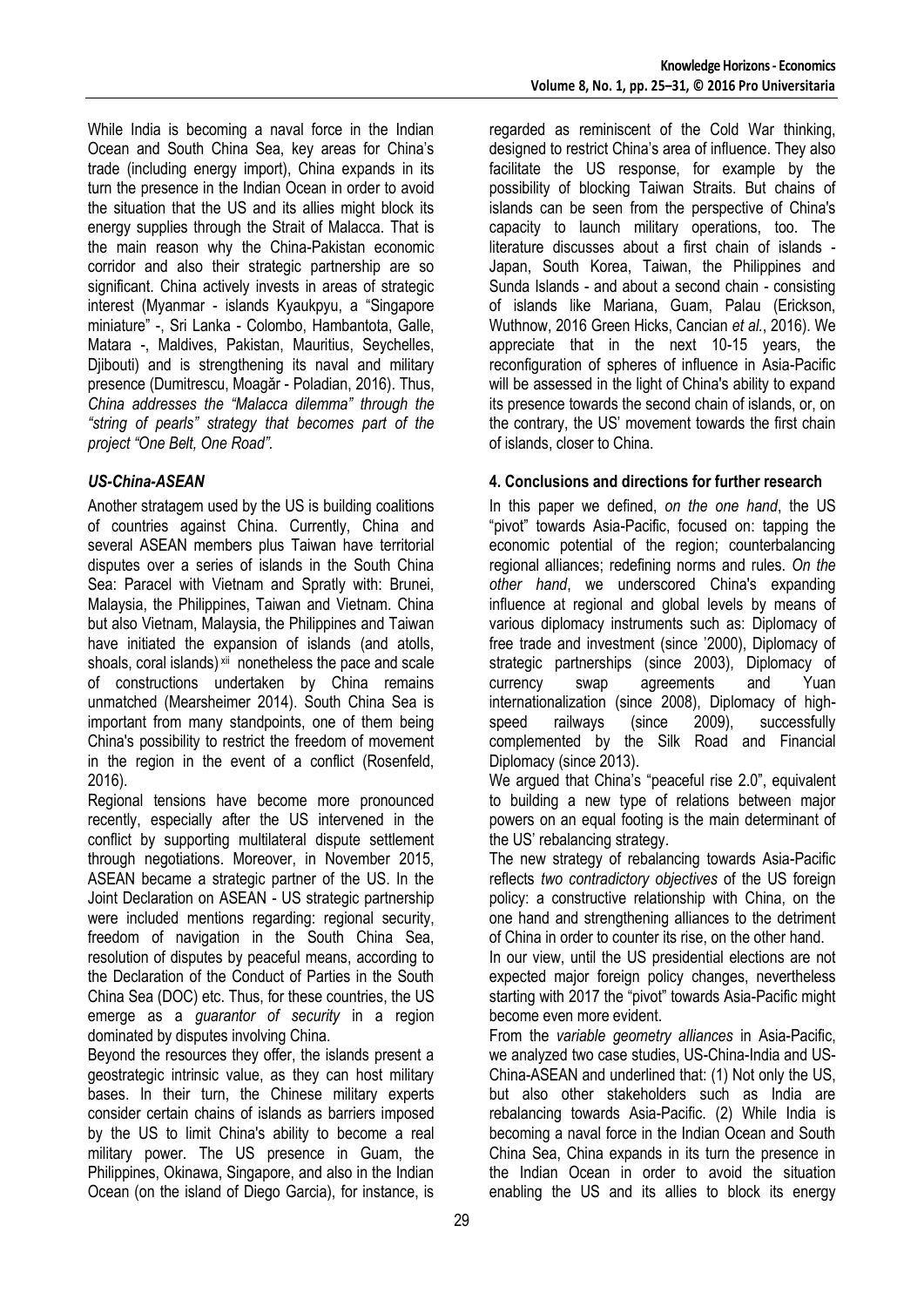supplies through the Strait of Malacca. China addresses the "Malacca dilemma" through the "string of pearls" strategy that becomes part of the project "One Belt, One Road". (3) Due to the intrinsic geostrategic value of the two chains of islands in the South China Sea, according to the nine-dash line demarcation line, the reconfiguration of spheres of influence in Asia-Pacific can be assessed in the long term in the light of China's ability to expand its presence towards the second chain of islands, or, on the contrary, the US' movement towards the first chain of islands, closer to China.

Taking into account that the *networked relationships in the Indo-Asia-Pacific space* are complex and multilayered, it is important to deepen the analysis on the reconfiguration of regional balance of forces. It might be useful to investigate triangles or quartets such as: US-China-Japan, US-Japan-India-Australia versus China-Russia-Pakistan or Russia-India-China.

It should be also taken into account the situation in the neighborhood of China and Russia: Kazakhstan, Kyrgyzstan, Tajikistan, Turkmenistan and Uzbekistan. International experts have detected in Central Asia a latent crisis, which may turn into another "Arab spring" (synonymous with an "Islamist Winter"). This might generate instability, fragmentation, civil wars, chaos (Kaplan, 2016), accompanied by other chain reactions and implications for major powers in Asia-Pacific. Reconfiguration of the balance of power, both regionally and globally, implies rivalry, tensions and even violent conflicts.

# **References**

1. Bajpai, K., Huang, J., Mahbubani, K. (2016), *China-India Relations, Cooperation and Conflict*, Routledge Contemporary Asia Series, New York.

2. Berteau, D. J., Green, M. J., Cooper, Z. (2014), Assessing the Asia-Pacific Rebalance, Center for Strategic and International Studies, December.

3. Bishoyi, S. (2015), ["Onus on US to Boost Defence](http://www.dailypioneer.com/columnists/oped/onus-on-us-to-boost-defence-ties-with-india.html)  [Ties with India"](http://www.dailypioneer.com/columnists/oped/onus-on-us-to-boost-defence-ties-with-india.html), *Institute for Defence Studies and Analyses,* December 12, 2015.

4. Chan, G. (2016), *China's High-speed Rail Diplomacy: Global Impacts and East Asian Responses*, East Asia Institute.

5. The Diplomat (2015), *Is India's APEC Membership on the Table at this Year's Summit? India's decades-old ambition for APEC membership may be more plausible today than ever*, September 8.

6. DG Trade (2016), European Union Trade in the World, available at:

7. http://ec.europa.eu/trade/policy/countries-andregions/statistics/.

8. Dumitrescu, G. C., Moagăr-Poladian, S. (2016), The Pillars of the Chinese Asertiveness in the 21st Century, Journal of Global Economics, issue 1.

9. ECLAC (2015), *Latin America and the Caribbean in the World Economy – The regional trade crisis: assessment and outlook*.

10. Erickson, A. S., Wuthnow, J. (2016), *Why Islands Still Matter in Asia*, China and the World Program, Princeton University, available at:

[http://cwp.princeton.edu/news/why-islands-still-matter](http://cwp.princeton.edu/news/why-islands-still-matter-asia)[asia.](http://cwp.princeton.edu/news/why-islands-still-matter-asia)

11. Eurostat (2016), Share of EU in the World Trade [ext\_lt\_introle], Statistical database.

12. Foundation for National Security Research (FNRS) (2011), *India's Strategic Partners: A Comparative Assessment*, New Delhi, November.

13.Gray, C. S. (2009), *After Iraq: The Search for a Sustainable National Security Strategy*, Strategic Studies Institute.

14.Green, M., Hicks, K., Cancian, M. *et al.* (2016), *Asia-Pacific Rebalance 2025 – Capabilities, Presence, and Partnerships*, Center for Strategic and International Studies, Washington D.C., January.

15. IMF (2016), World Economic Outlook Database, April, available at:

16. [https://www.imf.org/external/pubs/ft/weo/2016/01/w](https://www.imf.org/external/pubs/ft/weo/2016/01/weodata/index.aspx) [eodata/index.aspx.](https://www.imf.org/external/pubs/ft/weo/2016/01/weodata/index.aspx)

17. Kang, C. (2012), "A Changing East Asia and U.S. Foreign Policy", 29 May, Council on Foreign Relations.

18. Kaplan, R. D. (2016), *Eurasia's Coming Anarchy – The Risks of Chinese and Russian weakness*, Foreign Affairs, March/April issue.

19. Kundu, S. (2016), *India's ASEAN Approach: Acting East*, April 8, The Diplomat.

20.Malone, D.M., Mukherjee, R. (2010), *India and China: Conflict and Cooperation*, vol. 52, no. 1, February-March, pp. 137-158.

21.Manyin, M. E. (2012), *Pivot to Pacific? The Obama Administration's 'Rebalancing' Toward Asia*, Congressional Research Service, March 28.

22.Mearsheimer, J. J. (2014), *Can China Rise Peacefully?*, The National Interest, October 25.

23.Morrison, W. M. (2015), *China-US Trade Issues*, Congressional Research Service, December 15.

24.Oehler-Şincai, I. M. (2015), *EU Positioning in the Economic and Geopolitical Reality: Anthology of Case Studies and Reflections Regarding the New World Economic Order*, University of Bucharest Printing House, December.

25. Pal, D. (2016), *Reorienting India's Foreign Policy – Neighborhood First*, The National Bureau of Asian Research, January.

26.Rosenfeld, E. (2016), *South China Sea: Is Beijing Making a New 'Strategic Strait'?*, April 6, CNBC.